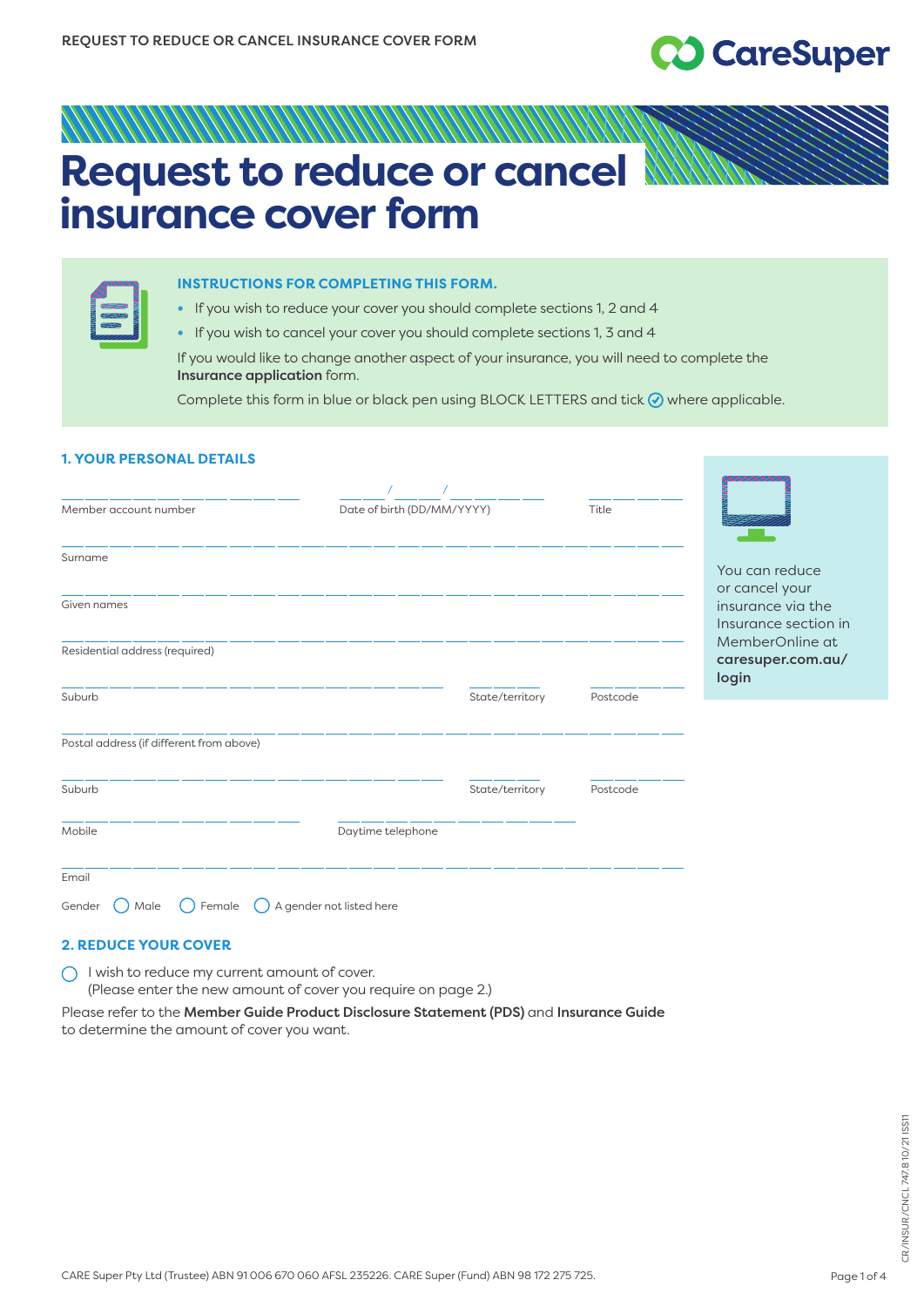#### NEW LEVEL OF COVER

#### a. Age-based cover

Refer to Table B in this form for details of the standard death and TPD cover amounts. You can reduce your cover to 1.75, 1.50, 1.25, 1.00 (standard cover), 0.75, 0.50 or 0.25 times the cover shown in the table.

Tick  $(\vee)$  the appropriate box.

Reduce my age-based cover to a multiple of:

Death cover:

| $\bigcirc$ 1.75 | $\bigcirc$ 1.50 | $\bigcirc$ 1.25 | $\bigcirc$ 1.00 |
|-----------------|-----------------|-----------------|-----------------|
| $O$ 0.75        | $\bigcirc$ 0.50 | $\bigcirc$ 0.25 |                 |
| TPD cover:      |                 |                 |                 |
| $\bigcirc$ 1.75 | $\bigcirc$ 1.50 | $\bigcirc$ 1.25 | $\bigcirc$ 1.00 |
| $\bigcirc$ 0.75 | $\bigcirc$ 0.50 | $\bigcirc$ 0.25 |                 |

If you request to reduce your age-based cover to a multiple that is higher than what you currently have, your request will not be processed.

Not sure how much cover you currently have? Go to MemberOnline at [caresuper.com.au/](http://www.caresuper.com.au/login) login or call us on 1300 360 149.

Your insurance fees will reduce to the same multiple as your cover.

#### EXAMPLE: HOW TO CALCULATE THE DEATH AND TPD AGE-BASED COVER OPTIONS

Eileen is 38 and in the General occupational category. She currently has the standard level (1.00) of death and TPD cover. She is interested in reducing both cover types to a multiple of 0.75 and wants to check the amounts and costs of cover.

Eileen looks up the standard cover amounts on Table B and multiplies these by 0.75. Then she looks up the standard insurance cost in Table A and multiplies these by 0.75.

| Amount of death cover                                                         | <b>Amount of TPD cover</b>        |  |  |  |  |
|-------------------------------------------------------------------------------|-----------------------------------|--|--|--|--|
| $$271,000 \times 0.75 = $203,250$                                             | $$271,000 \times 0.75 = $203,250$ |  |  |  |  |
| Cost of death cover + cost of TPD cover = total cost per week                 |                                   |  |  |  |  |
| $($4.09 \times 0.75) + ($4.68 \times 0.75) = $3.07 + $3.51 = $6.58$ per week. |                                   |  |  |  |  |

#### b. Fixed cover

Please enter the new amount of fixed cover you require (must be less than your existing cover amount).

Must be in multiples of \$1,000. A minimum of \$10,000 applies.

- 
- 1. Death cover  $\qquad \qquad$   $\qquad \qquad$   $\qquad \qquad$   $\qquad \qquad$ 2. TPD cover \$

If you have previously applied to index your fixed cover, it will stop being indexed when you reduce your cover. Tick (v) below if you wish to index your reduced amount of fixed cover.

 $\bigcap$  Yes, index my new amount of fixed cover annually by 5% to account for inflation.

3. Income protection insurance  $\quad \text{S}$  per month

Income protection insurance is automatically indexed by 5% annually to account for inflation.

Please complete the following if applicable:

I would like to increase my waiting period to: 060 days 0 90 days

I would like to decrease my benefit period to:  $\bigcirc$  2 years

Refer to the Insurance Guide to calculate the insurance fees for your new amount of cover.

#### **3. CANCEL YOUR COVER**

I wish to cancel the following type(s) of insurance cover. Tick ( $\checkmark$ ) as appropriate.

| 1. Death cover                 | 5. Fixed cover only     |                            |
|--------------------------------|-------------------------|----------------------------|
| 2. TPD cover                   | a) Death                | $O$ Yes $O$ No             |
| 3. Income protection insurance | b) TPD                  | $O$ Yes $O$ No             |
| 4. All insurance cover         | c) Death & TPD          | $O$ Yes $O$ No             |
|                                | 6. Age-based cover only |                            |
|                                | a) Death                | $O$ Yes $O$ No             |
|                                | b) TPD                  | $O$ Yes $O$ No             |
|                                | c) Death & TPD          | $\bigcap$ Yes $\bigcap$ No |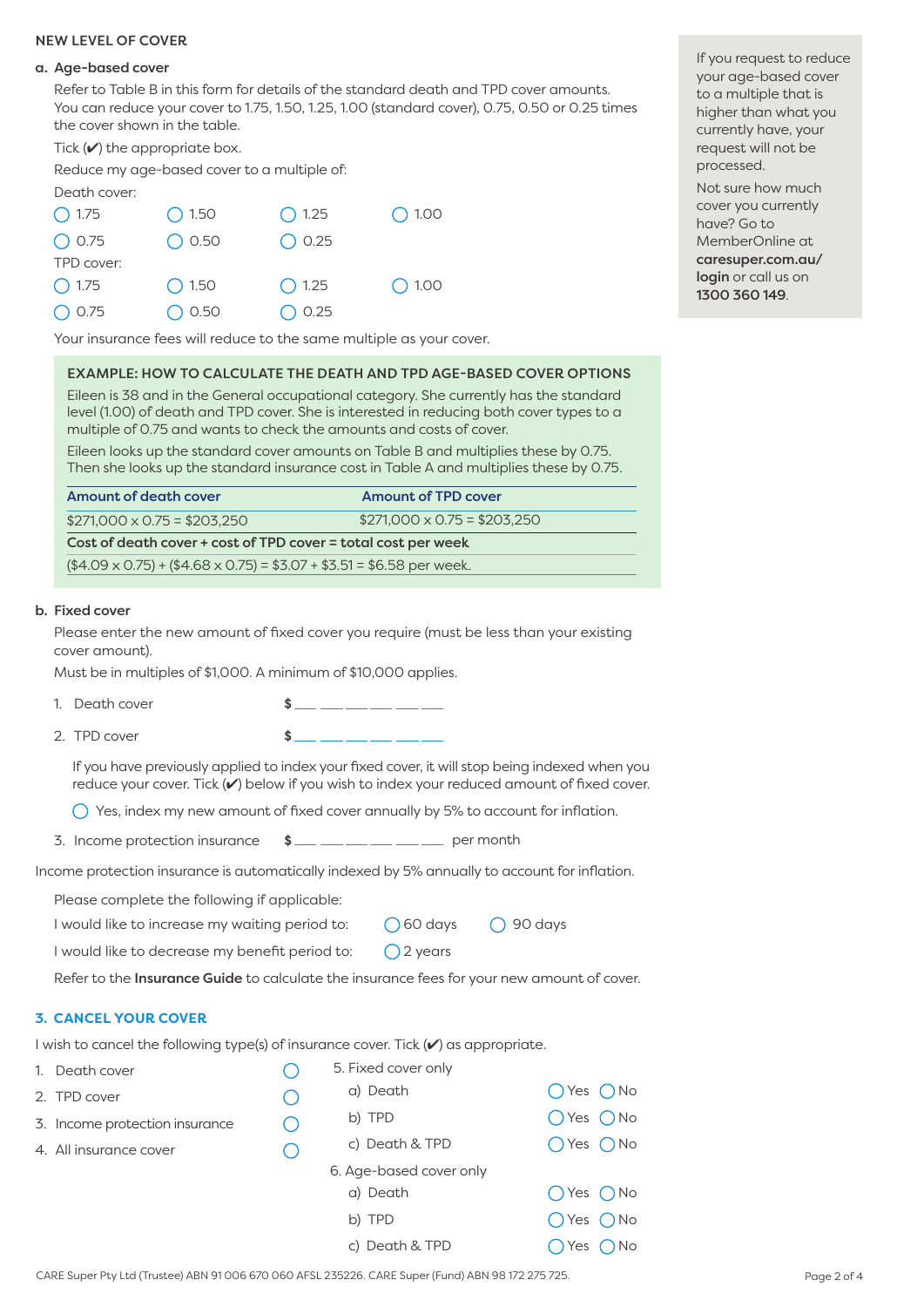#### **4. DECLARATION AND REQUEST FOR CHANGE OF COVER**

I have read the Member Guide PDS, Insurance Guide and Target Market Determination for CareSuper Superannuation and considered my insurance needs, and I elect to reduce or cancel my insurance cover under CareSuper's Group Policy,

as selected on this form. I understand that for the cover types selected:

- **•** Any cover I currently have, and the insurance fees payable, will reduce or cease from the date that CareSuper processed this fully completed application.
- **•** I understand that I will not be able to make a claim for insurance benefits for events or conditions that arise after my cover has cancelled.
- **•** If I wish to increase or apply for cover with CareSuper in the future I will be required to provide information, including evidence of good health satisfactory to the insurer, and any cover I apply for will not commence until the insurer has accepted my application for cover in writing. I am aware that if I apply for cover in future it may be subject to exclusions and/or loadings if approved by the insurer and I may not be able to get cover.
- **•** I can access independent financial advice and I should check if I have insurance cover elsewhere before cancelling my cover and if I'm replacing my cover with alternative cover, I should consider not cancelling until the replacement cover is in place.
- **•** If I cancel my cover then die or become totally and permanently disabled, any benefit I or my beneficiaries receive will consist of my super account balance only.

| X                  |                   |
|--------------------|-------------------|
| Member's signature | Date (DD/MM/YYYY) |

Full name

### Additional information

#### **TABLE A: INSURANCE FEES FOR AGE-BASED DEATH AND TPD COVER UNDER TABLE B**  (Standard weekly fees in \$)

|           | Death       |               | <b>TPD</b>  |               |  |
|-----------|-------------|---------------|-------------|---------------|--|
| Age       | <b>Male</b> | <b>Female</b> | <b>Male</b> | <b>Female</b> |  |
| $15 - 19$ | 0.64        | 0.27          | 0.58        | 0.39          |  |
| $20 - 24$ | 0.64        | 0.27          | 0.58        | 0.39          |  |
| $25 - 29$ | 1.29        | 0.69          | 1.95        | 1.24          |  |
| $30 - 34$ | 4.50        | 3.25          | 4.31        | 2.93          |  |
| 35-39     | 5.46        | 4.09          | 6.31        | 4.68          |  |
| $40 - 44$ | 5.46        | 4.67          | 6.41        | 5.50          |  |
| 45-49     | 5.48        | 4.73          | 6.39        | 5.54          |  |
| $50 - 54$ | 5.48        | 4.48          | 6.39        | 5.23          |  |
| $55 - 59$ | 5.46        | 4.04          | 6.41        | 4.74          |  |
| 60-64     | 4.63        | 3.18          | 6.37        | 4.39          |  |
| 65-69     | 5.15        | 3.54          | N/A         | N/A           |  |

Note:

1. Insurance fees for age-based cover are the same whether you are in the General, Office or Professional occupational category but the cover amounts differ depending on your occupational category. To change your occupational category you must apply to our insurer, either through MemberOnline or by using our Changing your occupational category form. A request to change your occupational category will be effective after acceptance, as advised to you.

2. Insurance fees shown are based on binary gender (male/female) pricing. If you do not identify as male or female, please contact us and we will notify you of the insurance fees that will be applicable to you. If we are not advised of your gender by either you or your employer, your insurance fees will be based on the female gender. This will be updated after we are advised of your gender.

3. Insurance fees include an insurance administration fee and premiums.

4. Figures are rounded to two decimal places for disclosure only and actual insurance fees may differ due to the effects of rounding.



#### **YOU MUST PRINT AND THEN SIGN THIS FORM**

The form won't be valid if you don't sign and date it. (We cannot accept digital signatures.)

**ONCE YOU'RE DONE**

Return this completed form and any supporting documents by:

- 1. Attaching and submitting it online at: [caresuper.com.au/](http://caresuper.com.au/getintouch) getintouch
- 2. Posting it to: **CareSuper** Locked Bag 20019 Melbourne VIC 3001

For more information call 1300 360 149